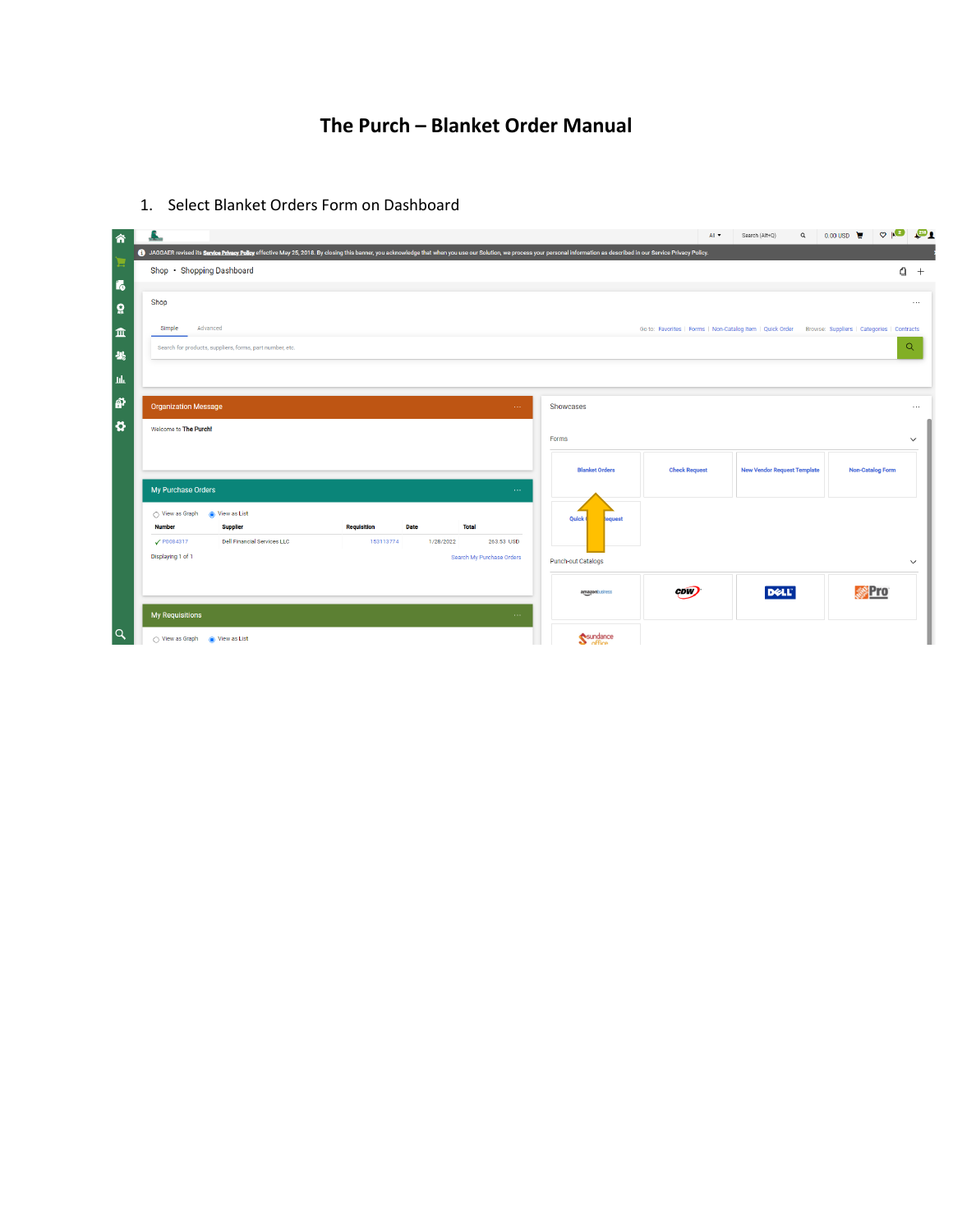2. Start typing in the Supplier Information Box, then select the correct name from the auto populated names.

| Blanket Orders - Google Chrome                                                                                                        | □                                                                                                                                                                                                            | X                       |
|---------------------------------------------------------------------------------------------------------------------------------------|--------------------------------------------------------------------------------------------------------------------------------------------------------------------------------------------------------------|-------------------------|
| <b>JAGGAI</b>                                                                                                                         | ■ solutions.sciquest.com/apps/Router/FavoritesFormEdit?FavoriteProductId=5349324&wantReloadOnClose=false&FavPageContext=2&tmstmp=1645124                                                                     | described               |
| <b>Blanket Orders</b><br>Shop                                                                                                         | Available Actions: Add and go to Cart<br>$\vee$ Go Close                                                                                                                                                     | $\bigoplus$             |
| <b>Instructions</b>                                                                                                                   | $\overline{\mathbf{?}}$<br><b>Supplier &amp; Order Information</b>                                                                                                                                           | $\overline{\mathbf{?}}$ |
| A Blanket Order PO is issued to establish an account<br>with a supplier to obtain item(s) agreed upon for a<br>Shop<br>period of time | <b>Enter Supplier</b><br>or<br><b>Supplier Search   Enter Manually</b>                                                                                                                                       |                         |
| Sim<br>Sear                                                                                                                           | <b>Distribution</b><br>The system will distribute purchase orders using the method(s) indicated below:<br>Custom Supplier Distribution selected<br>Manual<br><b>Service Start Date</b>                       |                         |
|                                                                                                                                       | Te,<br>mm/dd/yyyy<br><b>Service End Date</b><br>Taj<br>mm/dd/yyyy                                                                                                                                            |                         |
| <b>Buyer Actions:</b>                                                                                                                 | $\overline{\mathbf{?}}$<br><b>Blanket Order Information</b>                                                                                                                                                  | 2                       |
| Organ<br>Welcon                                                                                                                       | Using the Line Item detail below, provide a Description, a Quantity of 1 and a Unit Price that results in the full<br>amount to be encumbered.<br>Packaging (UOM)<br>EA - Each<br>$\check{ }$<br><b>Item</b> |                         |
|                                                                                                                                       | <b>Unit Price</b><br><b>Quantity</b><br><b>Item</b>                                                                                                                                                          |                         |
|                                                                                                                                       | 254 characters remaining<br>expand   clear                                                                                                                                                                   | lers                    |
| My P                                                                                                                                  | <b>Total</b><br>See configuration for this form                                                                                                                                                              | 0.00                    |
| $\bigcirc$ Vie<br><b>Numb</b><br>$\sqrt{PQ}$                                                                                          |                                                                                                                                                                                                              | equest                  |
| Displaying 1 of 1                                                                                                                     | Search My Purchase Orders<br><b>Punch-out Catalogs</b>                                                                                                                                                       |                         |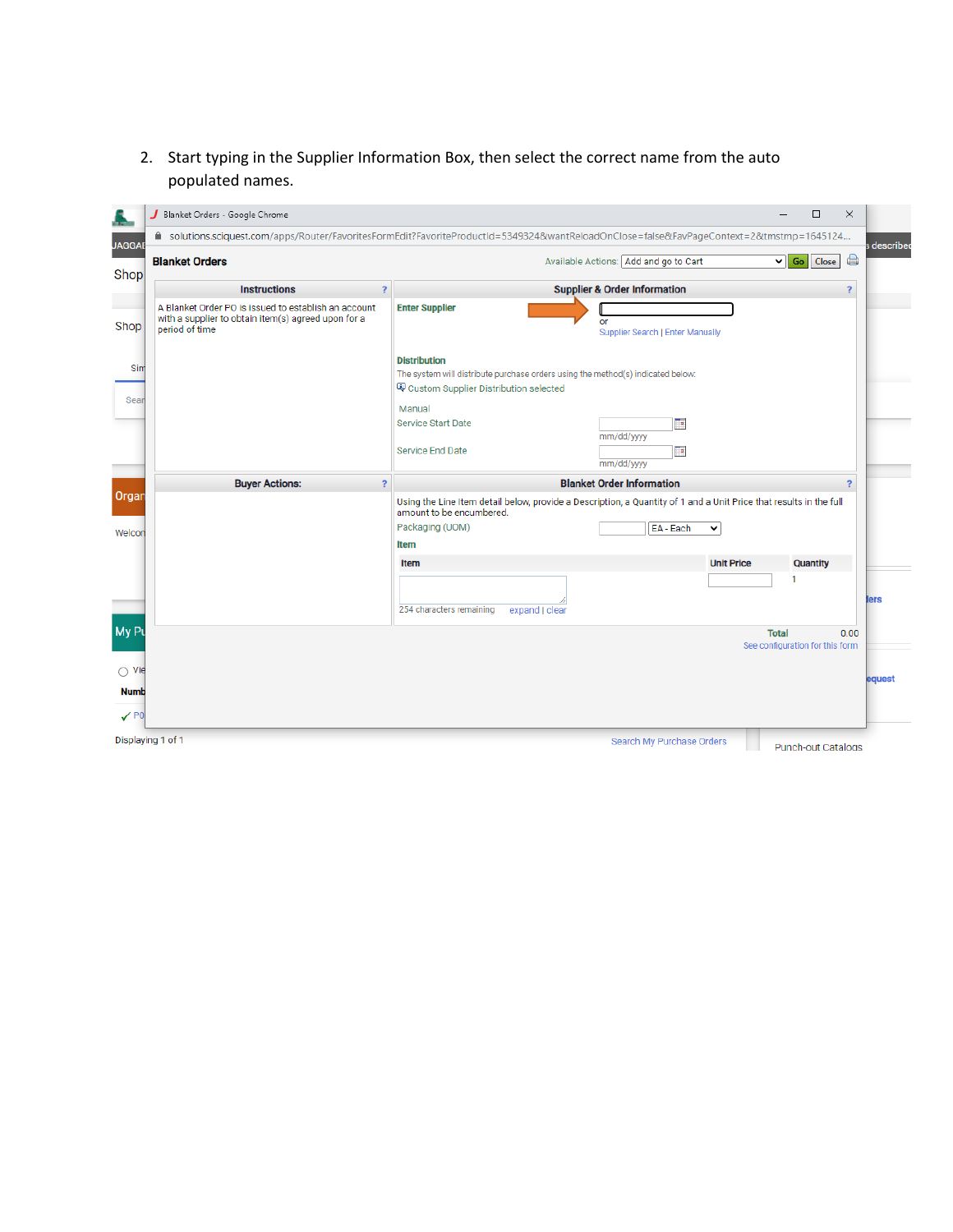- 3. The supplier information and address will appear at the top of the screen.
- 4. If you need to select a different address, click on "Select Different Fulfilment Center", then select the correct address.
- 5. In the "Distribution Section", select the Service Start Date and Service End Date by using the calendar.

| <b>Blanket Orders</b>                                                                                                         |                                                                                                                                                                                                                                                             | Available Actions: Add and go to Cart                                                                                                                                                                                                                  |                        | a<br>$\vee$   Go  <br>Close                                                     |
|-------------------------------------------------------------------------------------------------------------------------------|-------------------------------------------------------------------------------------------------------------------------------------------------------------------------------------------------------------------------------------------------------------|--------------------------------------------------------------------------------------------------------------------------------------------------------------------------------------------------------------------------------------------------------|------------------------|---------------------------------------------------------------------------------|
| <b>Instructions</b><br>$\overline{\mathbf{r}}$                                                                                |                                                                                                                                                                                                                                                             | <b>Supplier &amp; Order Information</b>                                                                                                                                                                                                                |                        | $\overline{\mathbf{?}}$                                                         |
| A Blanket Order PO is issued to establish an account<br>with a supplier to obtain item(s) agreed upon for a<br>period of time | <b>Supplier</b><br><b>Fulfillment Address</b><br><b>Distribution</b><br>The system will distribute purchase orders using the method(s) indicated below:<br>Custom Supplier Distribution selected<br>Manual<br><b>Service Start Date</b><br>Service End Date | Sherwin Williams Paint more info<br>select different supplier<br>PT Pay To 2: (preferred)<br>1710 Park Hill Rd<br>Tablequah, OK 74464-5600<br>select different fulfillment center<br>Te.<br>01/03/2022<br>mm/dd/yyyy<br>٣q<br>06/30/2022<br>mm/dd/yyyy |                        |                                                                                 |
| $\overline{\mathbf{r}}$<br><b>Buyer Actions:</b>                                                                              |                                                                                                                                                                                                                                                             | <b>Blanket Order Information</b>                                                                                                                                                                                                                       |                        |                                                                                 |
|                                                                                                                               | Using the Line Item detail below, provide a Description, a Quantity of 1 and a Unit Price that results in the full<br>amount to be encumbered.<br>Packaging (UOM)<br><b>Item</b><br><b>Item</b><br>254 characters remaining<br>expand   clear               | EA - Each                                                                                                                                                                                                                                              | v<br><b>Unit Price</b> | <b>Quantity</b><br>1<br><b>Total</b><br>0.00<br>See configuration for this form |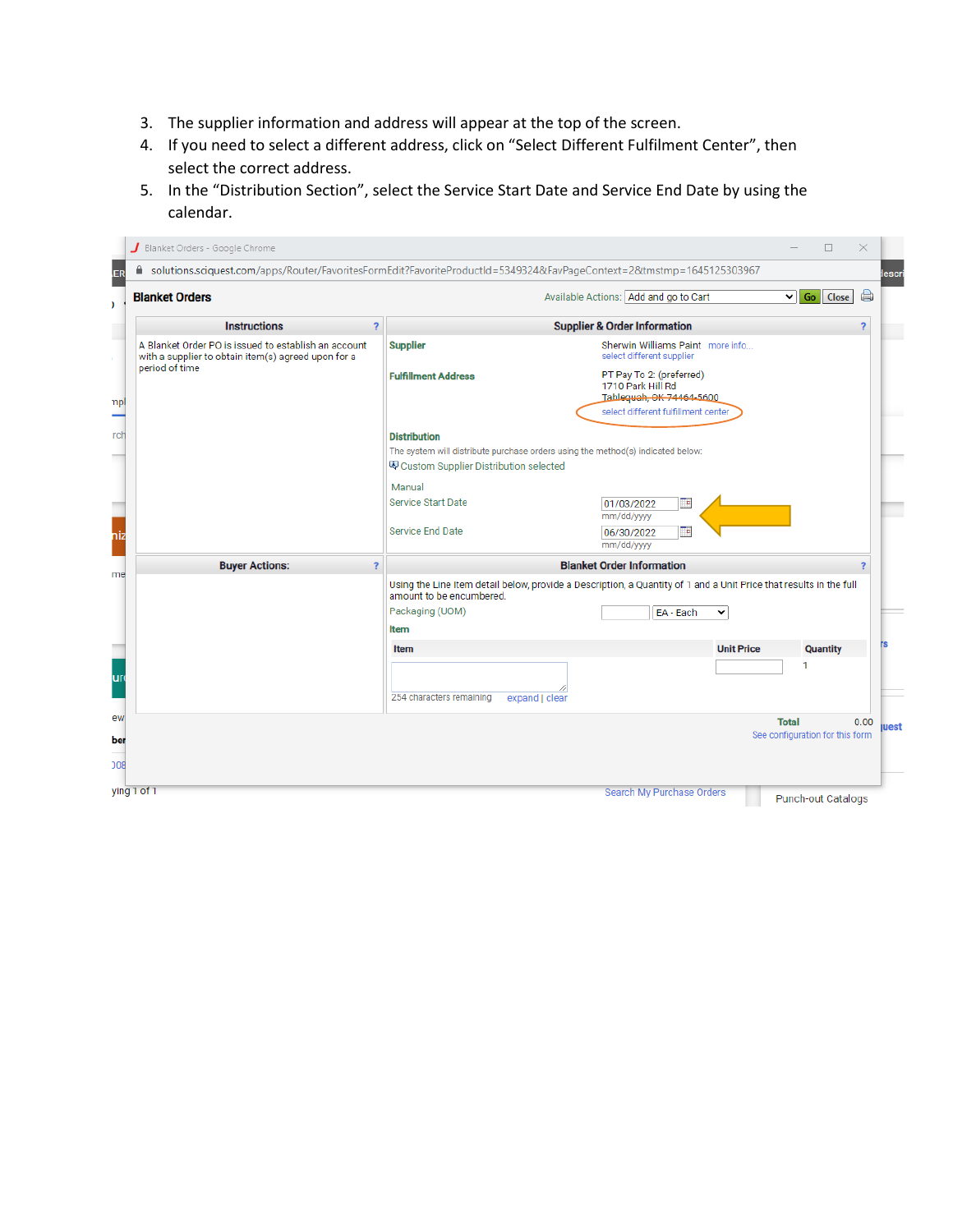- 6. Type in the description and the unit price/amount of PO total. In the "Blanket Order Information" Section
- 7. If needing to add additional line, click drop down box in the "Available Actions" section and select "Add to Cart" and click "Go", then fill out the "Blanket Order Information" section for new item.
- 8. Click drop down box in the "Available Actions" and select "Add and go to Cart"
- 9. Click "Go"

| Blanket Orders - Google Chrome                                                                                             |                                                                                                                                                 | П                                                                                                                         | $\times$ |
|----------------------------------------------------------------------------------------------------------------------------|-------------------------------------------------------------------------------------------------------------------------------------------------|---------------------------------------------------------------------------------------------------------------------------|----------|
| ■ solutions.sciquest.com/apps/Router/FavoritesFormEdit?FavoriteProductId=5349324&FavPageContext=2&tmstmp=1645125303967     |                                                                                                                                                 |                                                                                                                           |          |
| <b>Blanket Orders</b>                                                                                                      |                                                                                                                                                 | Available Actions: Add and go to Cart<br>Go<br>Close<br>◡                                                                 | a        |
| <b>Instructions</b><br>$\overline{\mathbf{r}}$                                                                             |                                                                                                                                                 | <b>Supplier &amp; Order Information</b>                                                                                   | ?        |
| A Blanket Order PO is issued to establish an account with a<br>supplier to obtain item(s) agreed upon for a period of time | <b>Supplier</b>                                                                                                                                 | Sherwin Williams Paint more info<br>select different supplier                                                             |          |
|                                                                                                                            | <b>Fulfillment Address</b>                                                                                                                      | PT Pay To 2: (preferred)<br>1710 Park Hill Rd<br>Tahleguah, OK 74464-5600<br>select different fulfillment center          |          |
|                                                                                                                            | <b>Distribution</b><br>The system will distribute purchase orders using the method(s) indicated below:<br>Custom Supplier Distribution selected |                                                                                                                           |          |
|                                                                                                                            | Manual                                                                                                                                          |                                                                                                                           |          |
|                                                                                                                            | <b>Service Start Date</b>                                                                                                                       | ℡<br>01/03/2022<br>mm/dd/yyyy                                                                                             |          |
|                                                                                                                            | <b>Service End Date</b>                                                                                                                         | Ta,<br>06/30/2022<br>mm/dd/yyyy                                                                                           |          |
| <b>Buyer Actions:</b><br>$\overline{\mathbf{r}}$                                                                           |                                                                                                                                                 | <b>Blanket Order Information</b>                                                                                          |          |
|                                                                                                                            | to be encumbered.                                                                                                                               | Using the Line Item detail below, provide a Description, a Quantity of 1 and a Unit Price that results in the full amount |          |
|                                                                                                                            | Packaging (UOM)                                                                                                                                 | EA - Each<br>$\check{ }$                                                                                                  |          |
|                                                                                                                            | <b>Item</b>                                                                                                                                     |                                                                                                                           |          |
|                                                                                                                            | Item                                                                                                                                            | <b>Unit Price</b><br><b>Quantity</b>                                                                                      |          |
|                                                                                                                            | Paint and Supplies Needed for Building<br>Maintenance                                                                                           | 2,000.00                                                                                                                  |          |
|                                                                                                                            | 203 characters remaining<br>expand   clear                                                                                                      |                                                                                                                           |          |
|                                                                                                                            |                                                                                                                                                 | <b>Total</b><br>See configuration for this form                                                                           | 0.00     |
|                                                                                                                            |                                                                                                                                                 |                                                                                                                           |          |
|                                                                                                                            |                                                                                                                                                 |                                                                                                                           |          |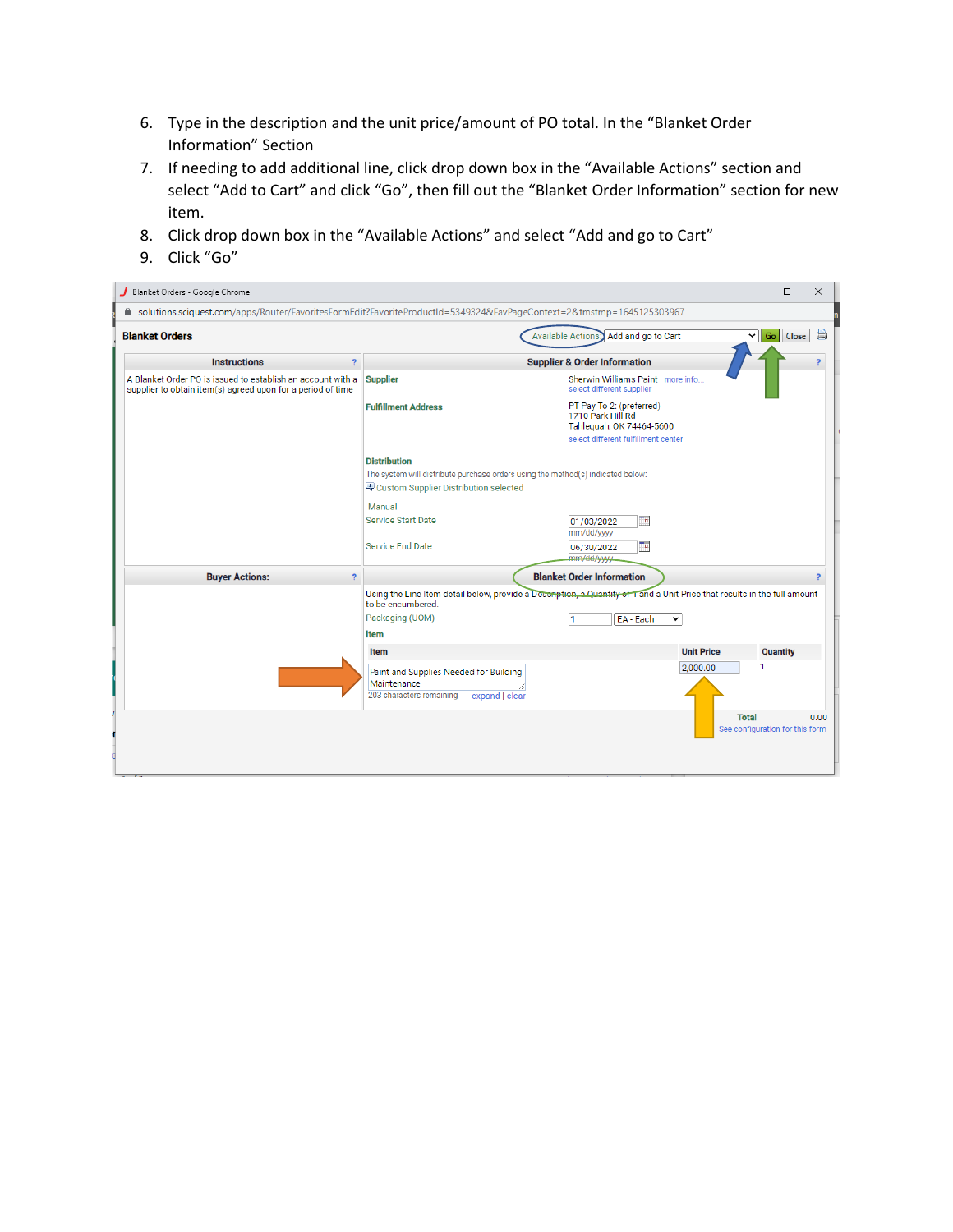## 10. Review information and click "Proceed to Checkout"

| Shopping Cart • 154401247 ▼                                                    |        |             |                |                   |           |            |                             | Ξ<br>$\bigoplus$<br><b>Assign Cart</b>   | Proceed To Checkout      |
|--------------------------------------------------------------------------------|--------|-------------|----------------|-------------------|-----------|------------|-----------------------------|------------------------------------------|--------------------------|
| Simple<br>Advanced<br>Search for products, suppliers, forms, part number, etc. |        |             |                |                   |           |            | $\cdots$<br>$\alpha$        | <b>Details</b><br>For<br>Alissa Williams | ◡                        |
| 1 Item<br>Sherwin Williams Paint · 1 Item · 2,000.00 USD                       |        |             |                |                   |           |            | $\Box$ $^{\circ}$<br>$\Box$ | Name<br>2022-02-17 N00114190 01          |                          |
| SUPPLIER DETAILS PT Pay To 2 : 1710 Park Hill Rd, Tahlequah, OK  ▼<br>Item     |        | Catalog No. | Size/Packaging | <b>Unit Price</b> | Quantity  | Ext. Price |                             | <b>Estimate (2,000.00 USD)</b><br>Total: | $\checkmark$<br>2,000.00 |
| Blanket Orders<br>$\mathbf{1}$<br>$\dot{a}$                                    |        |             | 1/EA           | 2,000.00          | Qty: 1 EA | 2,000.00   | $\cdots \Box$               |                                          |                          |
| $\land$ ITEM DETAILS                                                           |        |             |                |                   |           |            |                             |                                          |                          |
| <b>Commodity Code</b>                                                          |        |             |                |                   |           |            |                             |                                          |                          |
| Taxable                                                                        | $\Box$ |             |                |                   |           |            |                             |                                          |                          |
| Capital Expense                                                                | $\Box$ |             |                |                   |           |            |                             |                                          |                          |

11. Click on the pencil icon to edit the shipping address.

| 俗  |                         |                         |               |                                         |                              |                                                                                                                                                                                                                               | All v                | Search (Alt+0)                                                           | 1,181.49 USD <b>E</b> $\heartsuit$ <b>O</b> A 1 |
|----|-------------------------|-------------------------|---------------|-----------------------------------------|------------------------------|-------------------------------------------------------------------------------------------------------------------------------------------------------------------------------------------------------------------------------|----------------------|--------------------------------------------------------------------------|-------------------------------------------------|
| E  |                         |                         |               |                                         |                              | 3 JAGGAER revised its Service Privacy Policy effective May 25, 2018. By closing this banner, you acknowledge that when you use our Solution, we process your personal information as described in our Service Privacy Policy. |                      |                                                                          | $\mathbf{x}$                                    |
| f. | Requisition · 3403003 · |                         |               |                                         |                              |                                                                                                                                                                                                                               | $=$                  | 曲<br>$\boldsymbol{\Theta}$<br>$^{\circ}$<br>Logout<br><b>Assign Cart</b> | Place Order                                     |
| ö  | PO Preview<br>Summary   | Comments<br>Attachments | History       |                                         |                              |                                                                                                                                                                                                                               |                      |                                                                          |                                                 |
| 血  | General                 |                         | $\mathscr{F}$ | <b>Shipping</b>                         |                              | <br><b>Billing</b>                                                                                                                                                                                                            | $\mathscr{P}$ $\vee$ | <b>Draft</b>                                                             |                                                 |
| 暴  | Cart Name               | 2021-11-17 N00114190 02 |               | Ship To                                 |                              | <b>Bill To</b>                                                                                                                                                                                                                |                      | Correct these issues.<br>You are unable to proceed until addressed.      | $\checkmark$                                    |
|    | Description             | no value                |               | Shipping and Receiving<br>Attn:         |                              | <b>Tahlquah Administration</b><br>Attn: AP                                                                                                                                                                                    |                      | Required: Fund                                                           |                                                 |
| 址  | Priority                | Normal                  |               | 148 Short Street<br>Tahleguah, OK 74464 |                              | 601 N Grand Ave<br>Tahleguah, OK 74464                                                                                                                                                                                        |                      | Required: Organization<br>Required: Account                              |                                                 |
| ស  | Prepared by             | Alissa Williams         |               | <b>United States</b>                    |                              | <b>United States</b>                                                                                                                                                                                                          |                      | Required: Program                                                        |                                                 |
| ø  | Prepared for            | Alissa Williams         |               |                                         |                              | <b>Credit Card Info</b>                                                                                                                                                                                                       |                      | Total (1,181.49 USD)                                                     | $\checkmark$                                    |
|    | Blanket Order?          | X                       |               | <b>Delivery Options</b><br>Expedite     | X.                           | No credit card has been assigned.                                                                                                                                                                                             |                      | Subtotal                                                                 | 1,181.49                                        |
|    | Standing Order?         | no value                |               |                                         |                              |                                                                                                                                                                                                                               |                      |                                                                          | 1,181.49                                        |
|    |                         |                         |               | Ship Via                                | <b>Best Carrier-Best Way</b> | <b>Billing Options</b>                                                                                                                                                                                                        |                      |                                                                          |                                                 |
|    |                         |                         |               | Requested Delivery Date                 | no value                     | no value<br><b>Accounting Date</b>                                                                                                                                                                                            |                      | What's next for my order?                                                | $\mathcal{L}_{\mathcal{L}}$                     |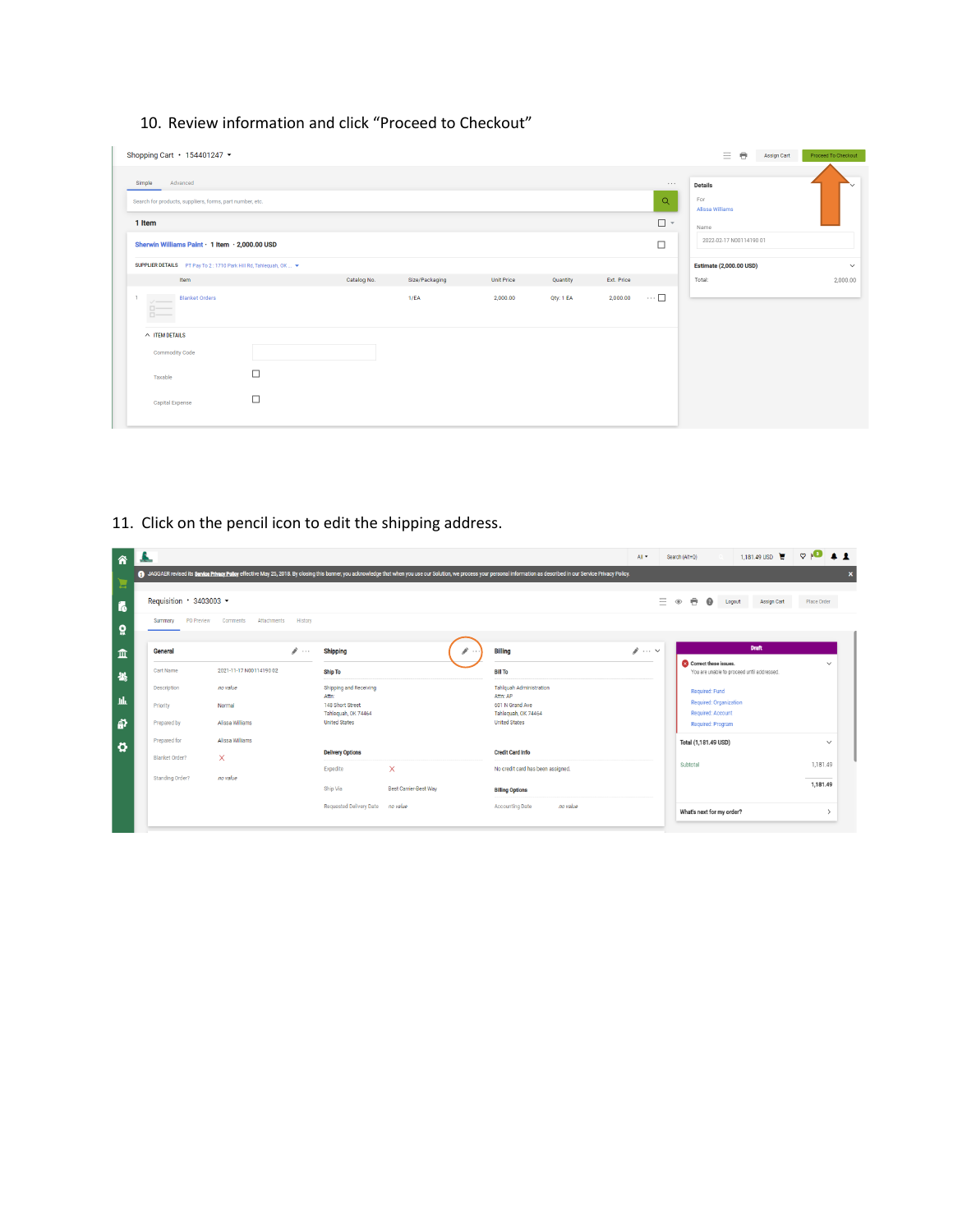12. Select the shipping address and enter your name and/or department in the Attn field. 13. Click Save.

| <b>Edit Shipping</b>     |                              |                                                                                                    | $\times$                  |
|--------------------------|------------------------------|----------------------------------------------------------------------------------------------------|---------------------------|
| ★<br>Ship To             |                              |                                                                                                    |                           |
| <b>Q CURRENT ADDRESS</b> |                              |                                                                                                    | $\mathbb{C}^{\mathbb{C}}$ |
| Contact Line 1           | Shipping and Receiving       | Add to my addresses<br>П                                                                           |                           |
| Attn:                    | Alissa Williams/Purchasir    |                                                                                                    |                           |
| Address Line 1           | 148 Short Street             |                                                                                                    |                           |
| City                     | Tahlequah                    |                                                                                                    |                           |
| State                    | OK                           |                                                                                                    |                           |
| Zip Code                 | 74464                        |                                                                                                    |                           |
| Country                  | United States                |                                                                                                    |                           |
|                          |                              | O Shipping - Shipping and Receiving, [Attn:], 148 Short Street, Tahlequah, OK 74464, United States | ★                         |
| Search additional        | Results Per Page<br>$\alpha$ | $10$ $\blacktriangledown$                                                                          |                           |
| <b>Delivery Options</b>  |                              |                                                                                                    |                           |
| Expedite                 |                              | П                                                                                                  |                           |
| Ship Via                 |                              | Best Carrier-Best Way<br>$\blacktriangledown$                                                      |                           |
| Requested Delivery Date  |                              | 蔨                                                                                                  |                           |
|                          |                              | mm/dd/yyyy                                                                                         |                           |
| ★ Required fields        |                              | Save                                                                                               | Close                     |

## 14. Click in the pencil icon in the Accounting Code section to enter FOAP information.

| <b>Accounting Codes</b>               |                               |                               |                                       |          | $\mathscr{F}$ $\vee$          |
|---------------------------------------|-------------------------------|-------------------------------|---------------------------------------|----------|-------------------------------|
| Fund                                  | Organization                  | Account                       | Program                               | Activity |                               |
| no value<br><b>O</b> Required         | no value<br><b>O</b> Required | no value<br><b>O</b> Required | no value<br><b>O</b> Required         | no value |                               |
| <b>Internal Notes and Attachments</b> |                               | ◢<br>$\cdots$                 | <b>External Notes and Attachments</b> |          | $\rightarrow$ $\cdots$ $\sim$ |
| <b>Internal Note</b>                  | no value                      |                               | Note to all Suppliers                 | no value |                               |
| <b>Internal Attachments</b>           | Add                           |                               | Attachments for all suppliers         | Add      |                               |
|                                       |                               |                               |                                       |          |                               |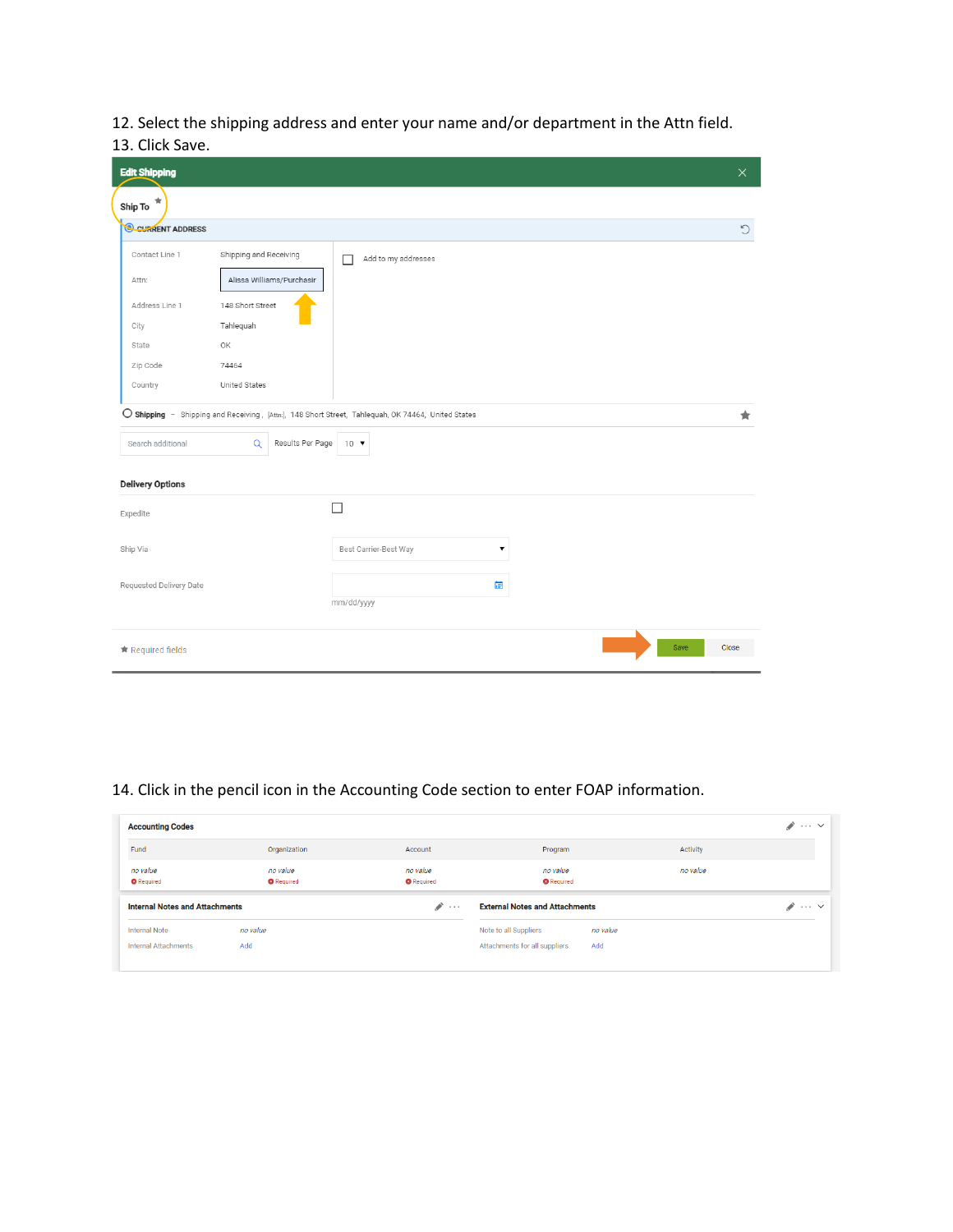15. Type in the Fund, Org, Account, and Program Codes

16. Click Save

(\*If one or more items have a different account code or need to be coded to a different FOAP, go to next step.)

| <b>Edit Accounting Codes</b> |                                          |                    |                      |                    |          | $\times$      |  |
|------------------------------|------------------------------------------|--------------------|----------------------|--------------------|----------|---------------|--|
| <b>Accounting Codes</b>      |                                          |                    |                      |                    |          |               |  |
| Fund <sup>*</sup>            | Organization *                           | Account *          | Program <sup>*</sup> | Activity           |          |               |  |
| 10001                        | $\alpha$<br>Search                       | $\alpha$<br>Search | $\alpha$<br>Search   | $\alpha$<br>Search | $\Omega$ |               |  |
|                              | equired<br>10001 - Education and General | <b>O</b> Required  | <b>O</b> Required    |                    |          | $+$           |  |
| <b>★</b> Required fields     |                                          |                    |                      |                    |          | Close<br>Save |  |

17. If another line item has a different FOAP or Account Code, Click the \*\*\* on the right side of the line item you are needing to change the FOAP or Account Code.

| PO Preview<br>Summary | Comments<br>Attachments<br>History                            |                 |                          |                                           |                 |                                     |                           |          |
|-----------------------|---------------------------------------------------------------|-----------------|--------------------------|-------------------------------------------|-----------------|-------------------------------------|---------------------------|----------|
| Contract              | no value                                                      | PO Number       | To Be Assigned           |                                           |                 |                                     |                           |          |
|                       |                                                               |                 |                          |                                           |                 |                                     | <b>Draft</b>              |          |
| Account Code          | no value                                                      | Pricing Code    | no value                 |                                           |                 |                                     | Total (1,181.49 USD)      |          |
| Quote number          | no value                                                      |                 |                          |                                           |                 |                                     | Subtotal                  | 1,181.49 |
| Item                  |                                                               | Catalog No.     | Size/Packaging           | Unit Price                                | Quantity        | Ext. Price                          |                           | 1,181.49 |
|                       | 1 Emerald Interior Latex Semi-Gloss Paint - Pavilion Beige    | 12032021        | 1gal 1/EA                | 72.49                                     | Qty: 15 EA      | 1,087.35<br>$\cdots$ $\blacksquare$ | What's next for my order? |          |
| $\land$ ITEM DETAILS  |                                                               |                 |                          |                                           |                 | v                                   |                           |          |
| Manufacturer Name     | Emerald Interior Acrylic Latex Paint                          | Contract:       | no value                 | Internal Note                             | no value        |                                     |                           |          |
| Manufacturer Part No  | K38W00351                                                     | Taxable         | $\times$                 | Internal Attachments                      | Add             |                                     |                           |          |
| more info             |                                                               | Capital Expense | $\times$                 | External Note<br>Attachments for supplier | no value<br>Add |                                     |                           |          |
|                       |                                                               | Commodity Code  | no value                 |                                           |                 |                                     |                           |          |
|                       | 2 Sherwin Williams Professional Roller Cover Value Pack (6PK) | 1803352         | EA                       | 15.69                                     | 3 EA            | ● 47.07                             |                           |          |
| $\land$ ITEM DETAILS  |                                                               |                 |                          |                                           |                 | v                                   |                           |          |
| Contract:             | no value                                                      |                 | Internal Note            | no value                                  |                 |                                     |                           |          |
| Taxable               | ×                                                             |                 | Internal Attachments     | Add                                       |                 |                                     |                           |          |
|                       |                                                               |                 | External Note            | no value                                  |                 |                                     |                           |          |
| Capital Expense       | ×                                                             |                 | Attachments for supplier | Add                                       |                 |                                     |                           |          |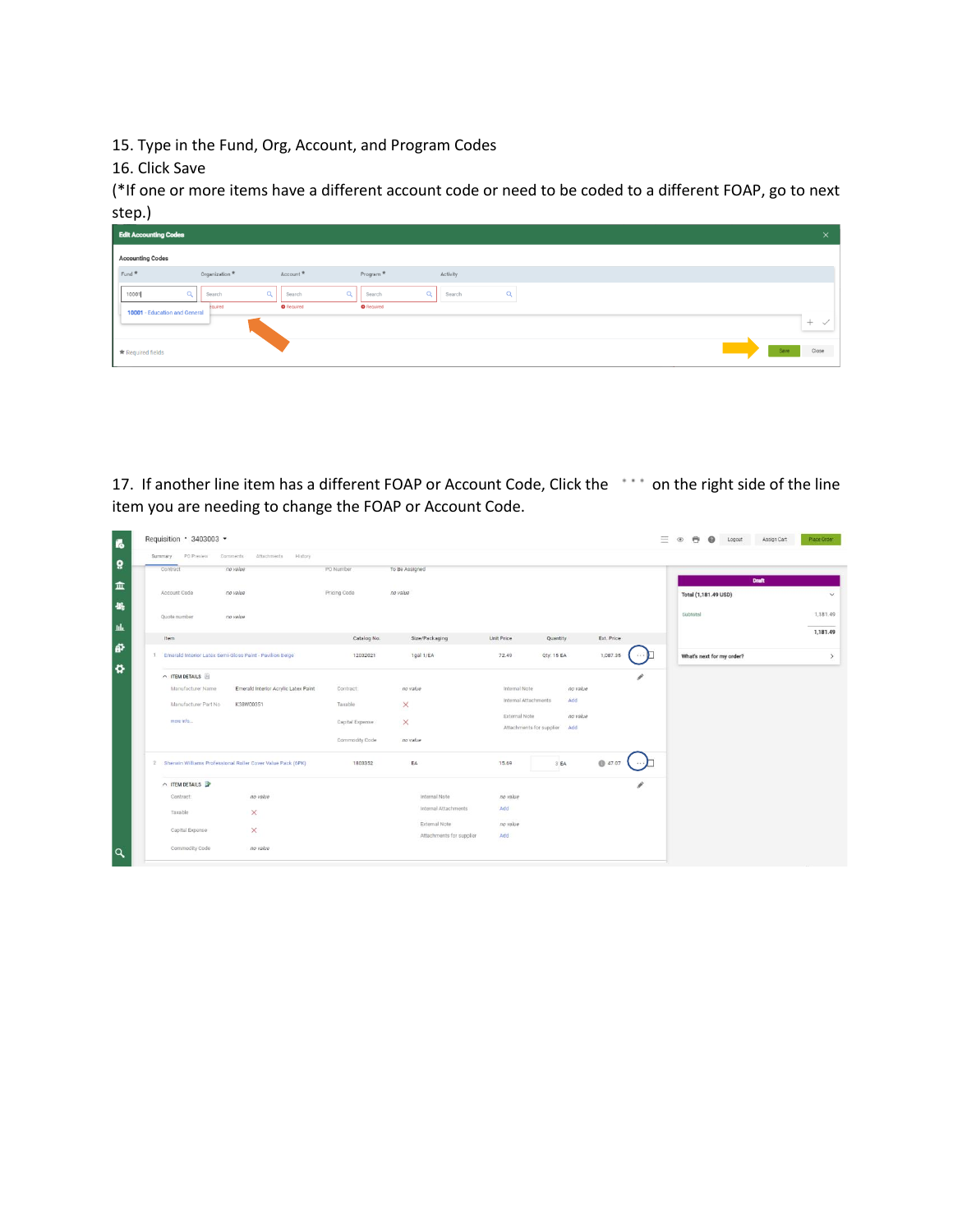### 18. Click "Accounting Codes"



### 19. Enter the correct codes that need to be changed

#### 20. Click Save

|                   | Override Line 2: Accounting Codes |                      |                                     |             |  |  | $\sim$<br>ᄉ         |
|-------------------|-----------------------------------|----------------------|-------------------------------------|-------------|--|--|---------------------|
| Fund <sup>*</sup> | Organization <sup>*</sup>         | Account <sup>*</sup> | Program <sup>*</sup>                | Activity    |  |  |                     |
| 10001             | $\alpha$<br>T60014                | $\alpha$<br>533210   | $\alpha$<br>166200                  | Q<br>Search |  |  |                     |
|                   |                                   |                      | 533210 - Maint Bldg and Grounds NSU |             |  |  | $+$<br>$\checkmark$ |
|                   |                                   |                      |                                     |             |  |  |                     |
| * Required fields |                                   |                      |                                     |             |  |  | Save<br>Close       |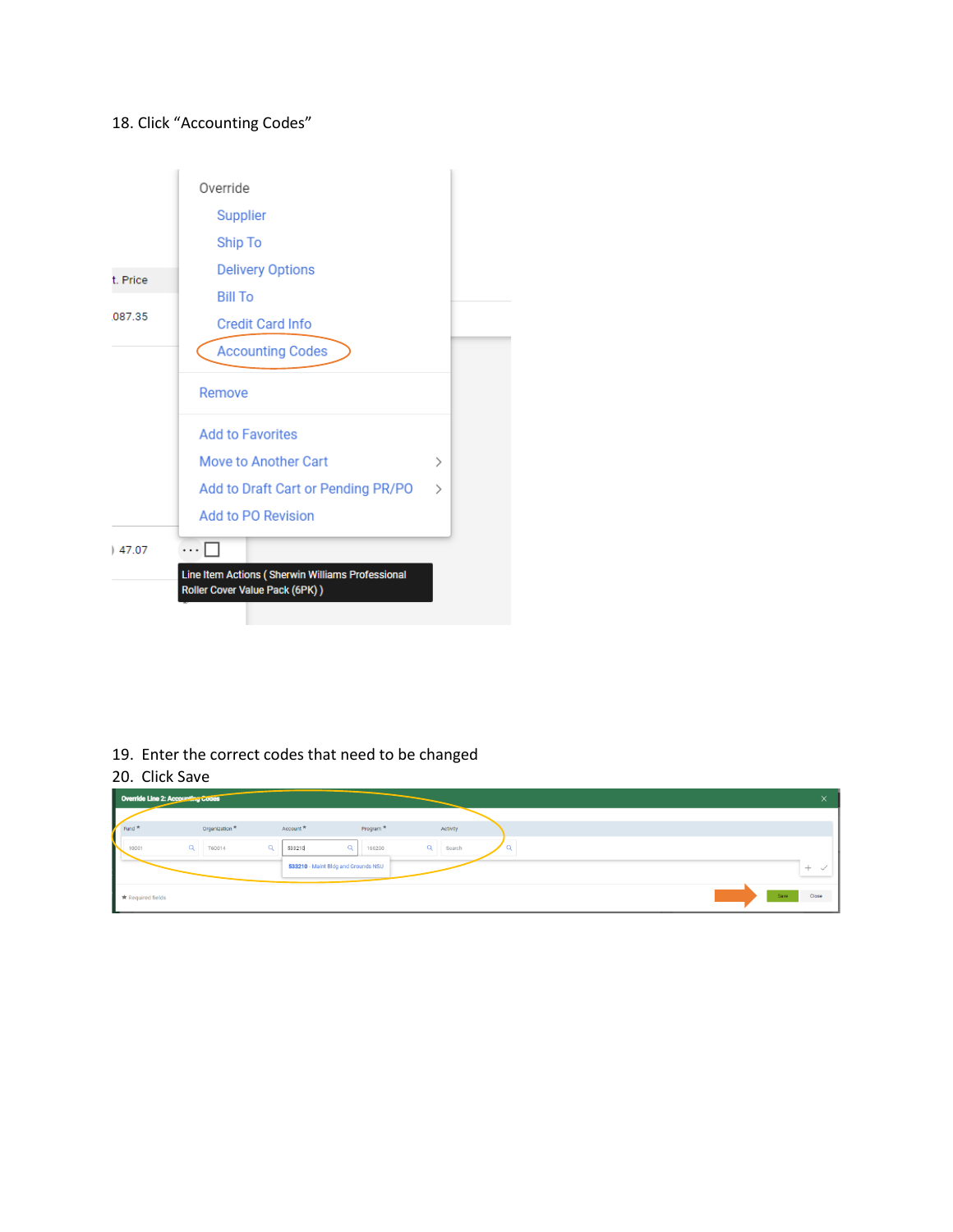|                                |                                    |                                                                             |                                  |                                             | Ξ                    | 豊<br>$\bullet$<br>$^{\circ}$<br>Logout | Place Order<br><b>Assign Cart</b> |
|--------------------------------|------------------------------------|-----------------------------------------------------------------------------|----------------------------------|---------------------------------------------|----------------------|----------------------------------------|-----------------------------------|
| PO Preview<br>Summary          | Attachments<br>History<br>Comments |                                                                             |                                  |                                             |                      |                                        |                                   |
| General                        | i<br>$\cdots$                      | <b>Shipping</b>                                                             | $\mathscr{F}$                    | <b>Billing</b>                              | $\mathscr{P}$ $\vee$ | <b>Draft</b>                           |                                   |
| Cart Name                      | 2021-11-17 N00114190 02            | <b>Ship To</b>                                                              |                                  | <b>Bill To</b>                              |                      | Total (1,181.49 USD)                   |                                   |
| Description                    | no value                           | Shipping and Receiving                                                      |                                  | <b>Tahlquah Administration</b><br>Attn: AP  |                      | Subtotal                               | 1,181.49                          |
| Priority                       | Normal                             | Attn: Alissa Williams/Purchasing<br>148 Short Street<br>Tahleguah, OK 74464 | 601 N Grand Ave                  |                                             |                      |                                        | 1,181.49                          |
| Prepared by                    | Alissa Williams                    | <b>United States</b>                                                        |                                  | Tahlequah, OK 74464<br><b>United States</b> |                      |                                        |                                   |
| Prepared for                   | Alissa Williams                    |                                                                             |                                  |                                             |                      | What's next for my order?              |                                   |
| <b>Blanket Order?</b>          | $\times$                           | <b>Delivery Options</b>                                                     | <b>Credit Card Info</b>          |                                             |                      |                                        |                                   |
| Standing Order?                | no value                           | $\times$<br>Expedite                                                        |                                  | No credit card has been assigned.           |                      |                                        |                                   |
|                                |                                    | Ship Via<br><b>Best Carrier-Best Way</b>                                    |                                  | <b>Billing Options</b>                      |                      |                                        |                                   |
|                                |                                    | <b>Requested Delivery Date</b><br>no value                                  |                                  | <b>Accounting Date</b><br>no value          |                      |                                        |                                   |
| <b>Accounting Codes</b>        |                                    |                                                                             |                                  |                                             | $\mathscr{N}$ $\vee$ |                                        |                                   |
| Fund                           | Organization                       | Account                                                                     | Program                          | Activity                                    |                      |                                        |                                   |
|                                |                                    | 533210                                                                      | 166200<br>General Administration | no value                                    |                      |                                        |                                   |
| 10001<br>Education and General | T60014<br>Central Receiving        | Maint Bldg and Grounds NSU                                                  |                                  |                                             |                      |                                        |                                   |

21. Add Backup Documentation (Quote, Agreement, Food Form, etc.,) by clicking "Attachments"

#### 22. Click Add Internal Attachment

| Attachments found: 0                                                                               | Add Internal Attachment<br>٠ |
|----------------------------------------------------------------------------------------------------|------------------------------|
| This document does not have any attachments associated with it.                                    |                              |
| If you need to add an attachment, return to the Summary page and find the "Add attachment" button. |                              |
| Please note that attachments cannot be added to documents once they have completed workflow.       |                              |
|                                                                                                    |                              |

- 26. Click "Select Files" and then choose your file to attached.
- 27. Once file is attached, click on "Save Changes"

| wledd | <b>Add Attachments</b>     |                                                  | ×     | ce Pri |
|-------|----------------------------|--------------------------------------------------|-------|--------|
|       | Attachment Type            | $\odot$ File<br>$\bigcirc$ Link                  |       |        |
|       | File(s) $*$                | SELECT FILES<br>Drop files to attach, or browse. |       |        |
|       |                            | Maximum upload file size: 5.0 MB                 |       |        |
|       |                            |                                                  |       | dd Inf |
|       | $\bigstar$ Required fields | Save Changes                                     | Close |        |
|       |                            |                                                  |       |        |